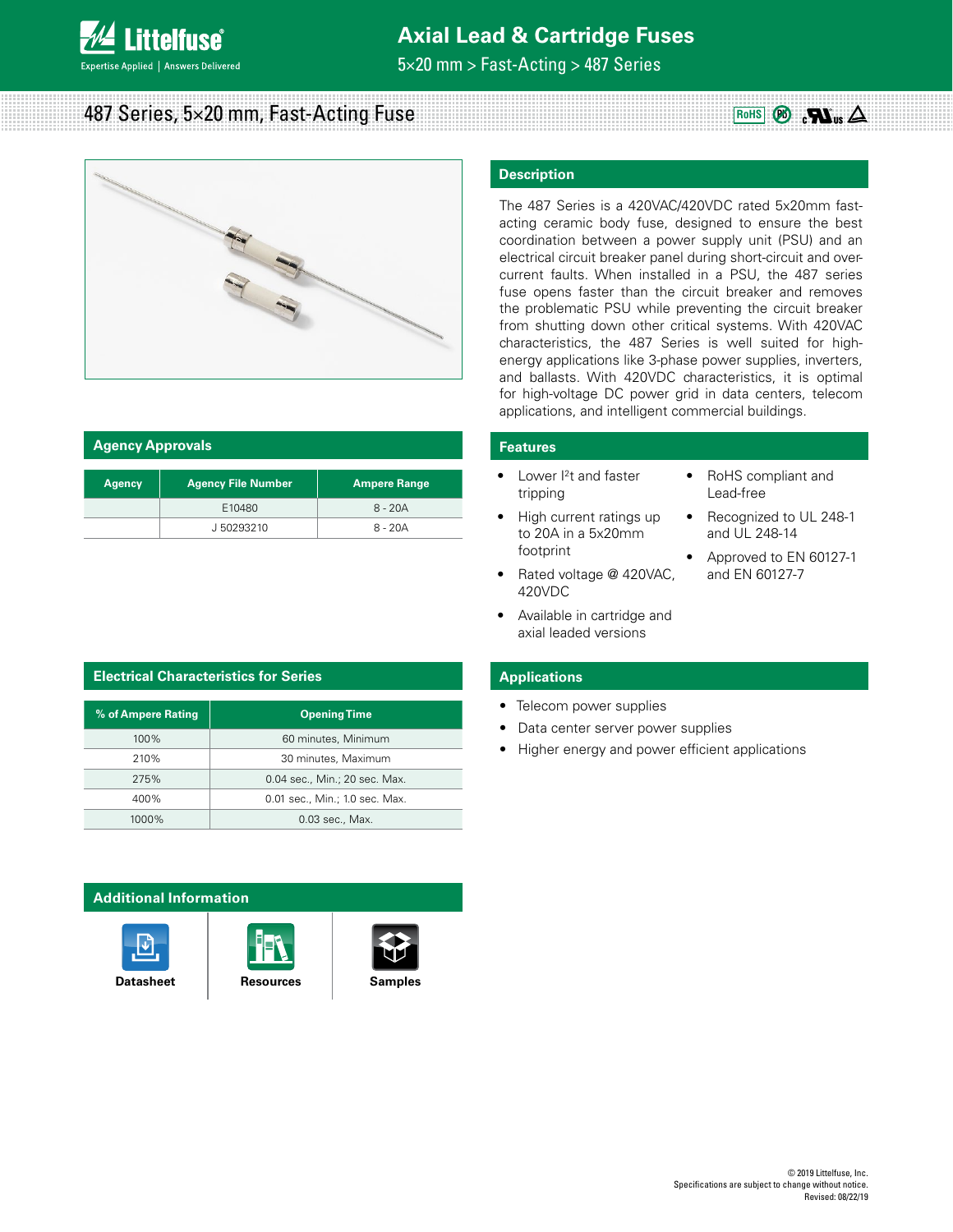

# **Axial Lead & Cartridge Fuses**

5×20 mm > Fast-Acting > 487 Series

| <b>Electrical Characteristic Specifications by Item</b> |                   |                                                |                            |                                          |                                                                  |                 |                         |
|---------------------------------------------------------|-------------------|------------------------------------------------|----------------------------|------------------------------------------|------------------------------------------------------------------|-----------------|-------------------------|
| <b>Amp Code</b>                                         | <b>Amp Rating</b> | <b>Max Voltage</b><br><b>Rating (V)</b>        | <b>Interrupting Rating</b> | <b>Nominal</b><br><b>Cold Resistance</b> | <b>Nominal Melting</b><br>I <sup>2</sup> t (A <sup>2</sup> sec.) | $\mathbf{Z}$ us | <b>Agency Approvals</b> |
|                                                         |                   | 420VDC<br>300A@420VDC<br>420VAC<br>200A@420VAC | (Ohms)                     |                                          |                                                                  |                 |                         |
| 008.                                                    | 8                 |                                                |                            | 0.0134                                   | 65                                                               | $\times$        | X                       |
| 010.                                                    | 10                |                                                |                            | 0.0093                                   | 130                                                              | X               | X                       |
| 12.5                                                    | 12.5              |                                                |                            | 0.0078                                   | 170                                                              | $\times$        | X                       |
| 015.                                                    | 15                |                                                |                            | 0.0075                                   | 190                                                              | X               | X                       |
| 016.                                                    | 16                |                                                |                            | 0.0064                                   | 260                                                              | $\mathsf{x}$    | $\times$                |
| 020.                                                    | 20                |                                                |                            | 0.0043                                   | 390                                                              | $x^*$           | X                       |

\* Additional 750A@250VAC interrupting rating for 20A.



### **Note:**

Rerating depicted in this curve is in addition to the standard derating of 25% for continuous operation.